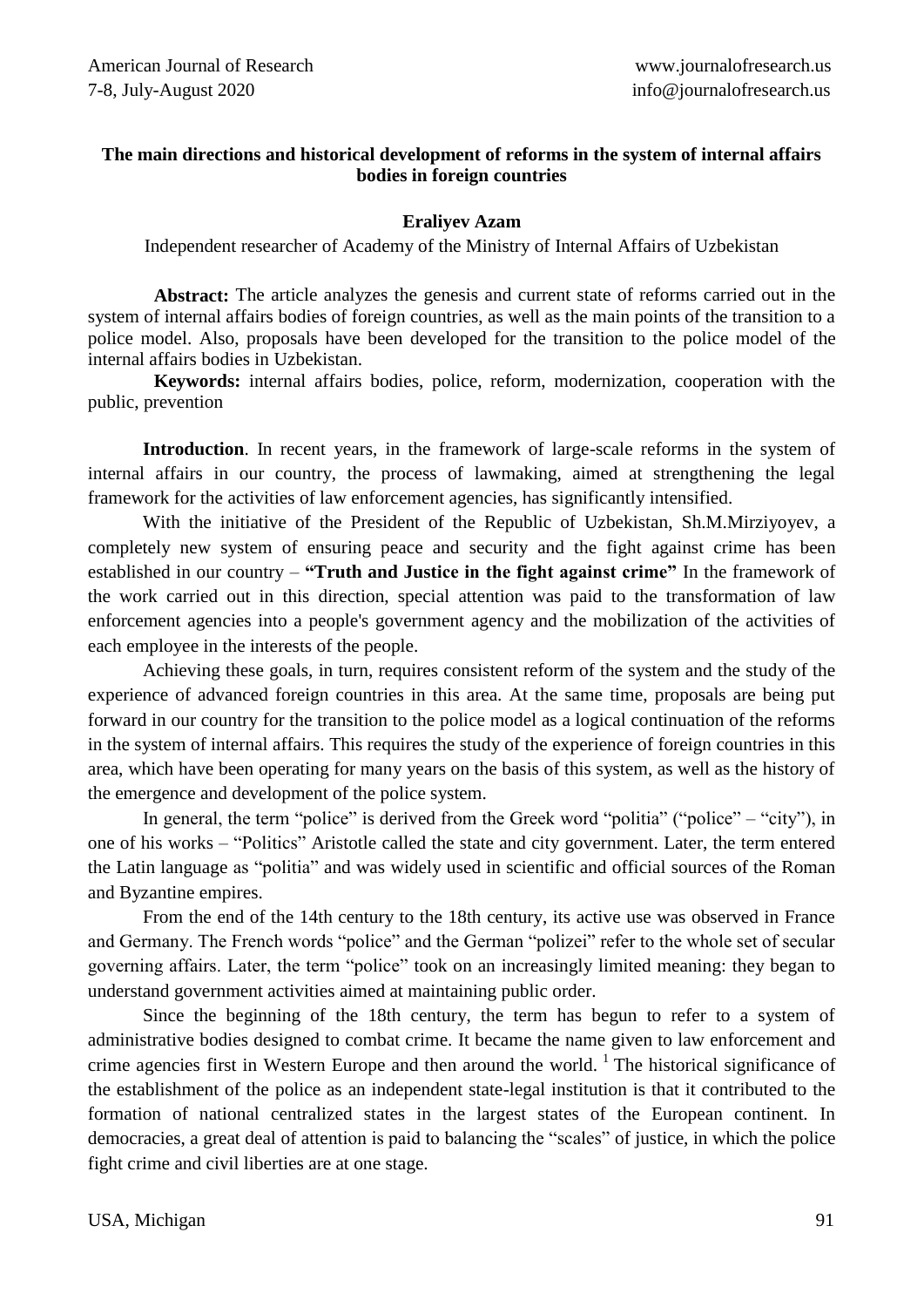The police, as a state institution, also has its own characteristics - belonging to the executive branch, its activities are focused on law enforcement, the right to apply direct coercion and confidentiality measures<sup>2</sup>.

The activities of the police to ensure law and order, and law enforcement are reflected in a set of several legal forms, each of which has its own characteristics arising from its purpose. These include administrative, operational-search and criminal procedure<sup>3</sup>.

The content of modernization measures has not been the same, as the police organizations of European countries have long had important national characteristics that have been formed. Police reform in England and Wales was aimed at improving the efficiency of the police in terms of improving the "cost quality" ratio in the provision of public services $4$ .

In Belgium, however, reforms were seen as important in restructuring the police system, resulting in a single, locally integrated police force instead of three independent police agencies. In Germany, reforms under the influence of the "new government" were opposed by the parliamentary opposition and the police trade unions, and were limited to the reorganization of several police structures in the late twentieth century<sup>5</sup>.

The development of reforms in Spain related to the formation of a collective approach to the fight against crime has been slower and slower than in other European countries. The main threats to the Spanish police were related to terrorism and organized crime, and for its close neighbors, the main issue on the agenda in recent decades has been to ensure constant security and prevent petty crimes.

The state policy in the field of organizational and legal structure of the system of internal affairs is literally a policy aimed at modernizing the agency, the purpose of which is to ensure the activities of law enforcement agencies in accordance with socially approved legislation, ethics and moral norms, with other government agencies, civil society institutions working in close cooperation, transforming the individual, society and the state into a system that provides reliable protection from criminal and other illegal encroachments.

Modernization of the law enforcement system not only changes or reorganizes it, but also involves the renewal of all aspects of activity, evolutionary development and the experience of the most developed countries in terms of law enforcement and the rule of law, law enforcement, respect for human rights and freedoms. , take into account the need to put real tasks in front of law enforcement agencies, their network services and departments in accordance with their capabilities.

In general, the reforms implemented in the system of law enforcement agencies in foreign countries are inextricably linked with the ideas, principles and concepts (the concept of "Community policing"), aimed at the gradual orientation of their activities to society.

The theoretical aspects of this concept, as well as practical issues related to its implementation have not been sufficiently studied in the national literature, although in our country the main goal of reforms in this area is to transform the police into a "people's" system.

It should be noted that the formation of the concept of "Community policing" dates back to the 70s of last century. During this period, the concept was prompted by the slowness of the police in the fight against violence, the problem of drug addiction and bandits, injustice in the equal protection of all members of society, police violence, a sharp increase in the number of minor offenses.

USA, Michigan 92 The above situation, in turn, has shaped the ineffectiveness of the "traditional" police system and the need to move to a "professional" police model. In general, the general shortcomings of the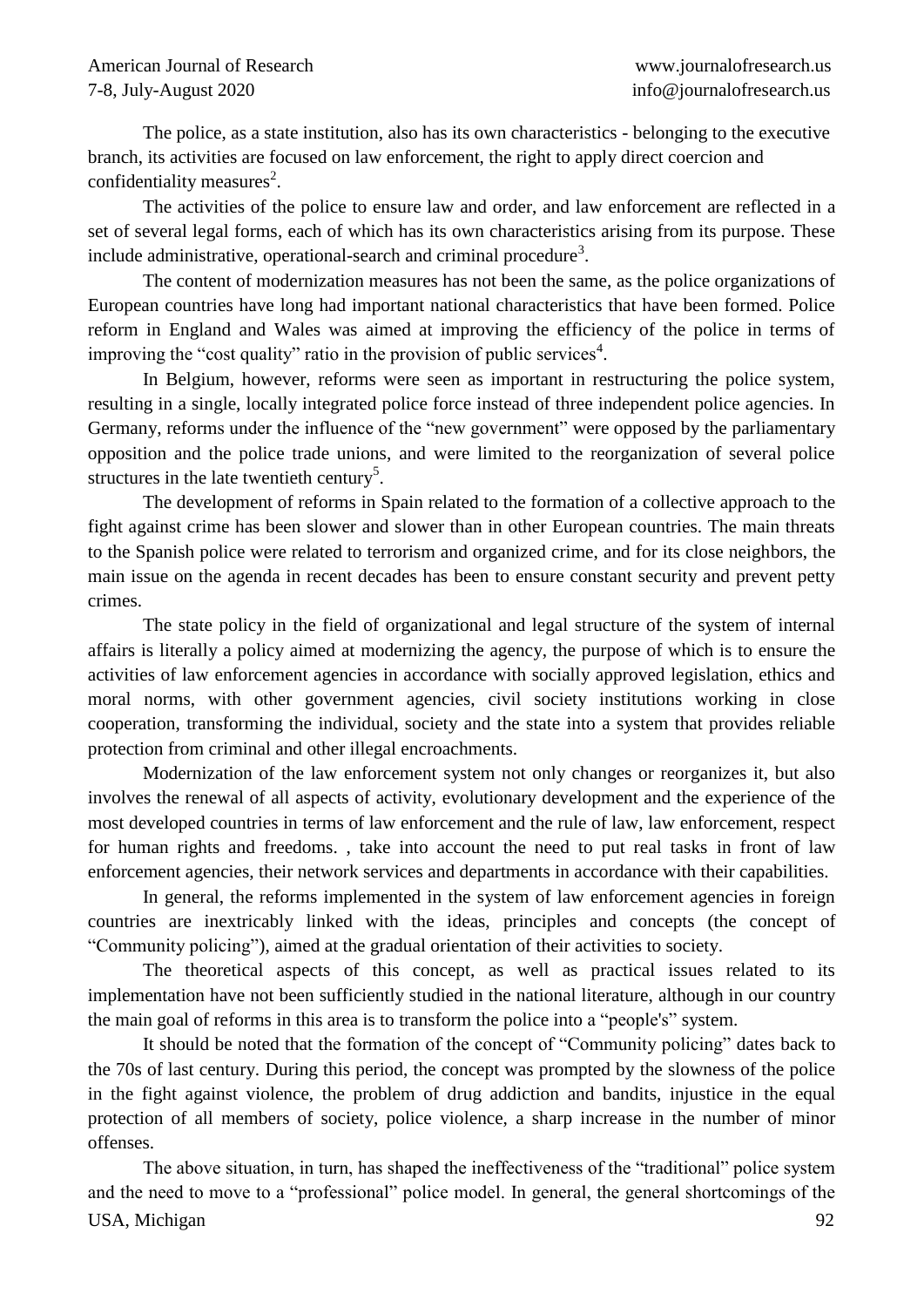"traditional" police system are as follows: police activities are aimed at combating the consequences of the offenses committed; a "symptomatic" approach to security issues, i.e. (the symptoms of the threat to security are addressed, not the root causes); understanding the police as a law enforcement activity (the police are limited to ensuring the rule of law in society, which in turn is seen as a goal, not a means of ensuring safety and improving living standards); social isolation of the police (police are not integrated into society and are isolated from society). All these aspects together did not allow the police to adequately combat modern threats.

In turn, a serious concept for the radical renewal of the "traditional" police system was the concept of "Community policing", developed in America and enriched by other countries. In recent years, this concept has been understood as a set of concepts and practices related to police activities that have similar aspects in different countries.

The various strategies and tactics of the Public Police are based on a broad approach to security and quality of life, aimed at creating a police force that is integrated into civil society and seeks to solve security problems together with society, especially at the local level.

This concept is a rapprochement between police services and citizens to ensure security; real cooperation with representatives of the local community (commune) and local authorities; problem solving principle; relies on key principles such as strengthening the prevention component in policing<sup>6</sup>.

The concept of "community police" is the decentralization of management, the main focus of management structures on problem analysis, changing the mentality of members of the organization, involving the public (regional community) in policing, encouraging citizen participation in decision-making, providing opportunities for all police officers the quality of the show and the business spirit of the group are recognized as related<sup>7</sup>.

Analyzing the practice of foreign countries in the field of police-public cooperation, it can be said that by ensuring such permanent cooperation, first of all, to achieve effective law enforcement at the local level; second, to establish effective public control over police activities; thirdly, to ensure public order and safety, to create a sense of responsibility not only in the police but also in the public about the implementation of crime prevention.

In this regard, M.Z.Ziyadullaev studied the foreign experience of public order and crime prevention systems in the settlements; identified and took measures to form cooperation between law enforcement agencies and the public in the settlements, which provided information on law enforcement, crime prevention, and helped in the fight against crime<sup>8</sup>.

Another important aspect of reforming the police system in foreign countries is to focus its activities on economic austerity. Economic austerity in the police serves to increase the management of police units, improve working methods, increase the professionalism of police officers, and achieve high results while reducing the cost of maintaining the police apparatus $\delta$ .

It should be noted that the legal literature has also developed a number of proposals and recommendations related to the modernization of law enforcement agencies. For example, Yu.E.Avrutin called for organizational reforms in the modernization of the system of internal affairs, such as organizational structures, services, training, retraining and advanced training, logistics, in accordance with modern law enforcement and internal affairs; recommends the development of innovative solutions to ensure the implementation of reforms related to the technical re-equipment of law enforcement agencies, the content and technical modernization of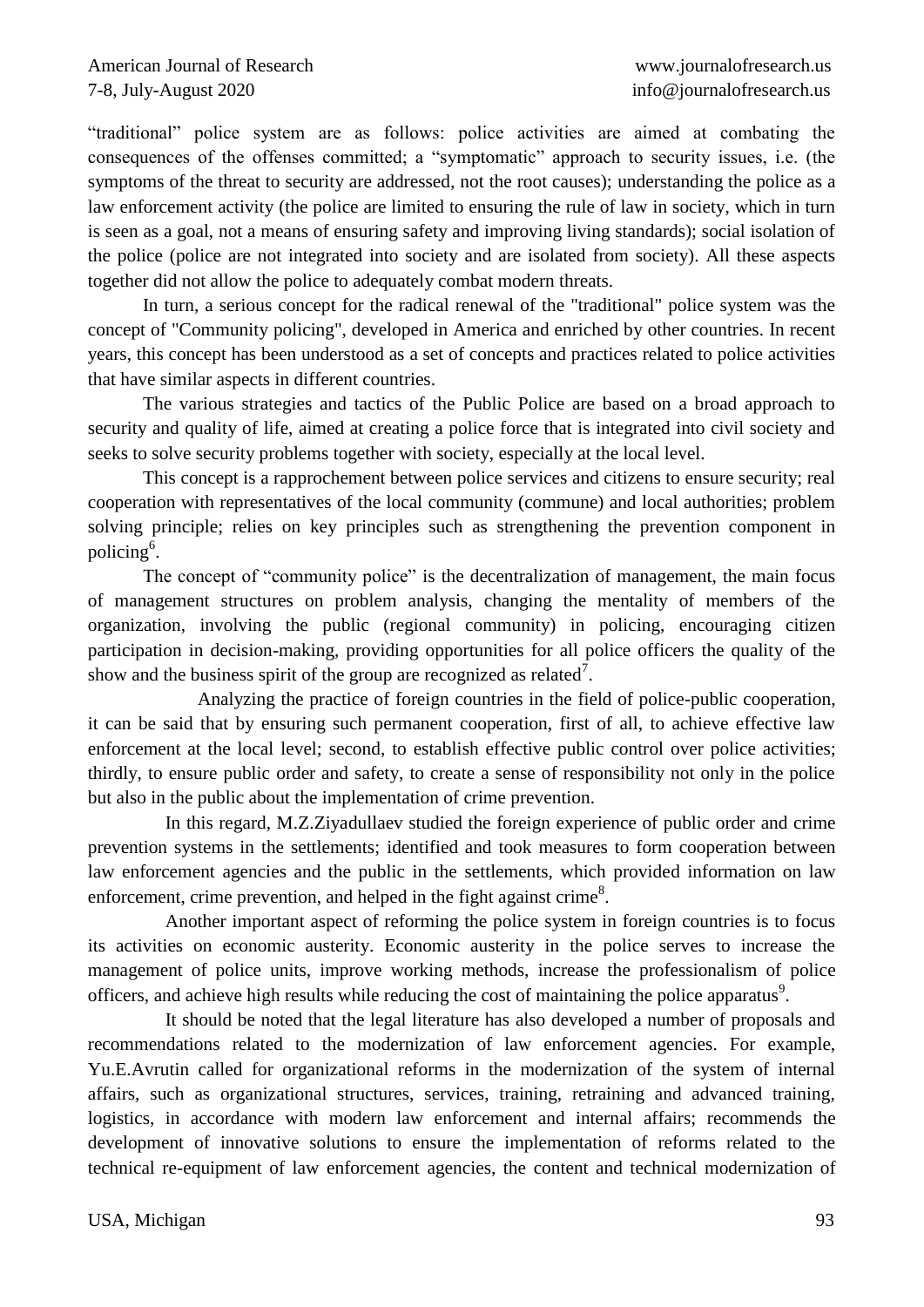management in law enforcement agencies, updating the forms and methods of work of law enforcement agencies, etc $^{10}$ .

V.V. Kovalenko writes that the modernization of the police requires not only the transformation of the police into a police force, but also the delimitation of law enforcement functions in the field of law enforcement, organizational and structural differentiation in accordance with its main tasks, functions and areas of activity. According to the author, the police should include criminal police, civil security police, financial police, traffic police and special police units $^{11}$ .

V.I.Mayorov notes that the effectiveness of police actions depends on the level of cooperation with the population to meet their needs and solve their problems<sup>12</sup>. Yu.E.Avrutin proposes to consider the issue of separation of investigative units from the police in connection with the transition to the police system $^{13}$ .

In this regard, it is worthwhile to dwell on the reforms in the police system in the United States. In particular, a special decree of the President of the United States dated December 18, 2014 established a working group "Police of the 21st Century", which includes 11 scientists and law enforcement officers. The working group worked under the direction and close supervision of the Office of Community Oriented Policing Services (COPS).

Despite the differences in the institutional structure of the police in the United States and Uzbekistan, the idea of its modernization (reform), there are commonalities in understanding the role of the police in modern society. Special provisions of the Law of the Republic of Uzbekistan "On Internal Affairs" No. URL-407 of September 16, 2016 is reflected in the report of American experts, which includes six sections: "Building trust and legitimacy in the police" (Building trust & legitimacy); "Policy & oversight"; "Interaction with the media" (Technology & social media); "Community policing & crime reduction"; "Training & education of police officers"; "Social and legal protection of police officers" (Officer Wellness & safety).

It should be noted that the conceptual idea of forming the law enforcement agencies as a new law enforcement institution is left out of the normative formalization. The idea is to increase police cooperation with civil society institutions and citizens in the process of creating a partnership model of relations between the police and society of Uzbekistan, the fight against crime, maintaining public order and ensuring public safety.

In this regard, Yu.E.Avrutin considers the institutional and functional structure of the police, the ideas and directions of reforming the agency not only as a conceptual basis for further development of the system of the Ministry of Internal Affairs, but also as its legal basis to minimize the risk of imbalances and deformation of its staff, and he notes that should be removed<sup>14</sup>.

The concept of development and modernization of the Ministry of Internal Affairs should address the issues of more flexible system of protection of public order and security and rational diversification of the distribution of powers between central and local authorities on the basis of the constitutional principle.

USA, Michigan 94 Another important aspect of reforming the work of law enforcement agencies is related to **the personnel system.** It should be noted that in the United States and the European Union, great attention is paid to maintaining a high image of police work. It is a prestigious and highly paid profession. For example, in France, 10-15 people are nominated for the position of ordinary police officer, and in Finland, 16 people are nominated. In France, the school of police commissioners has two to three thousand candidates for 50 seats, while in Sweden 13 people apply for one seat. Authoritative citizens of the country are appointed (elected) to leadership positions in this system<sup>15</sup>.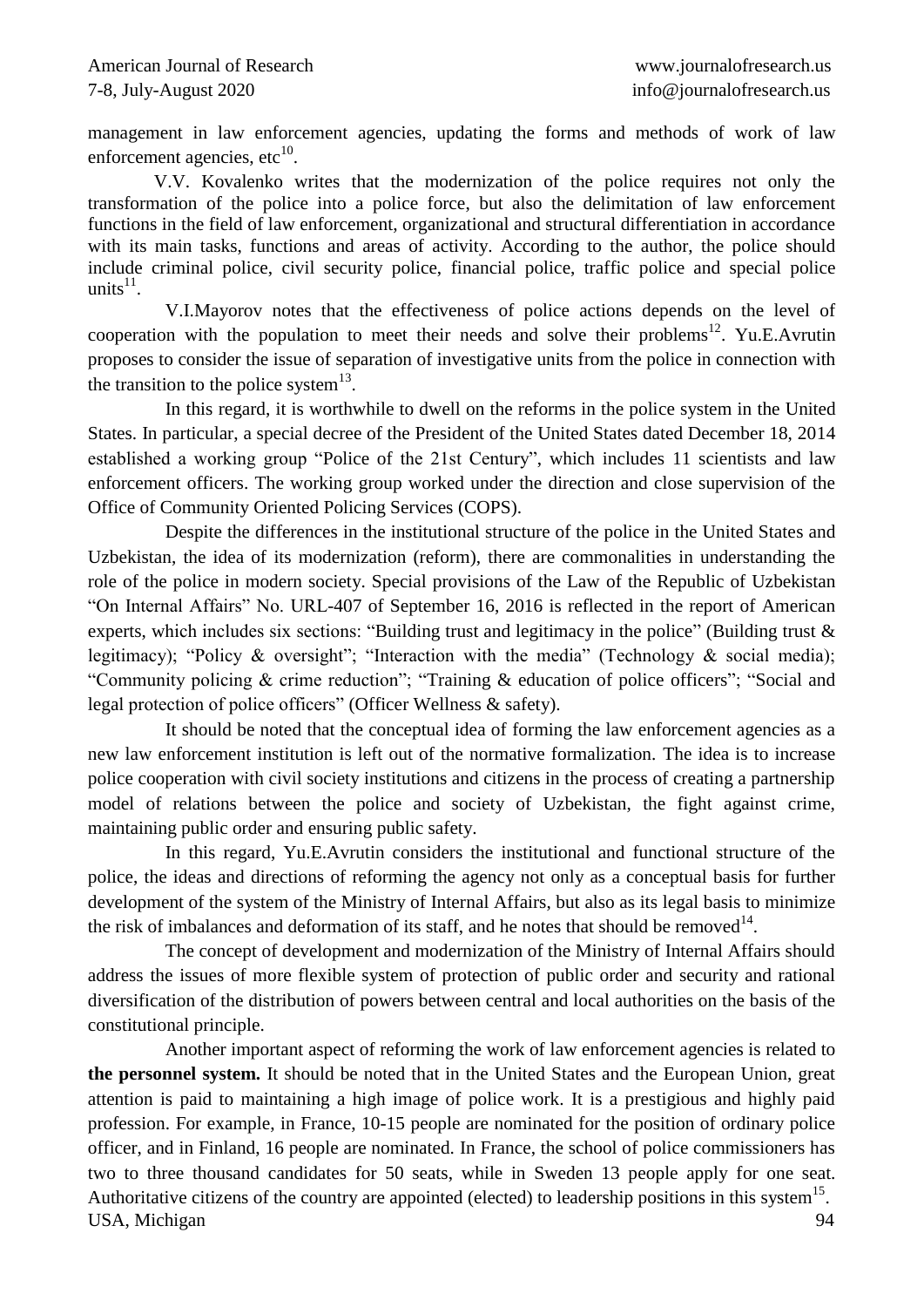In this regard, in many literatures it is desirable to eliminate the excessive militarization of law enforcement agencies, a large number of special levels of personnel, to ensure an optimal balance of employees with special ranks in law enforcement agencies, civil servants and those working under labor law.

In this regard, it is necessary to consider the issue of transferring certain categories of certified police officers to the category of civil servants in the future.

In addition to the above, the reform of the police requires special attention to the education system. In particular, V.I.Mayorov emphasizes that in the process of training police officers, great attention is paid to the ethical principles of police work and their interaction with the public.

In order to ensure that the level of special training of graduates of the Academy of the Ministry of Internal Affairs fully meets the modern requirements of law enforcement agencies, it is necessary to improve the material and technical base of the Academy of the Ministry and ensure the organization of practical training.

In general, the strategy of modernization of the system of internal affairs should be implemented as an integral part of the administrative reform of public administration, which is carried out in accordance with the legislation on the formation of the system and structure of the executive branch.